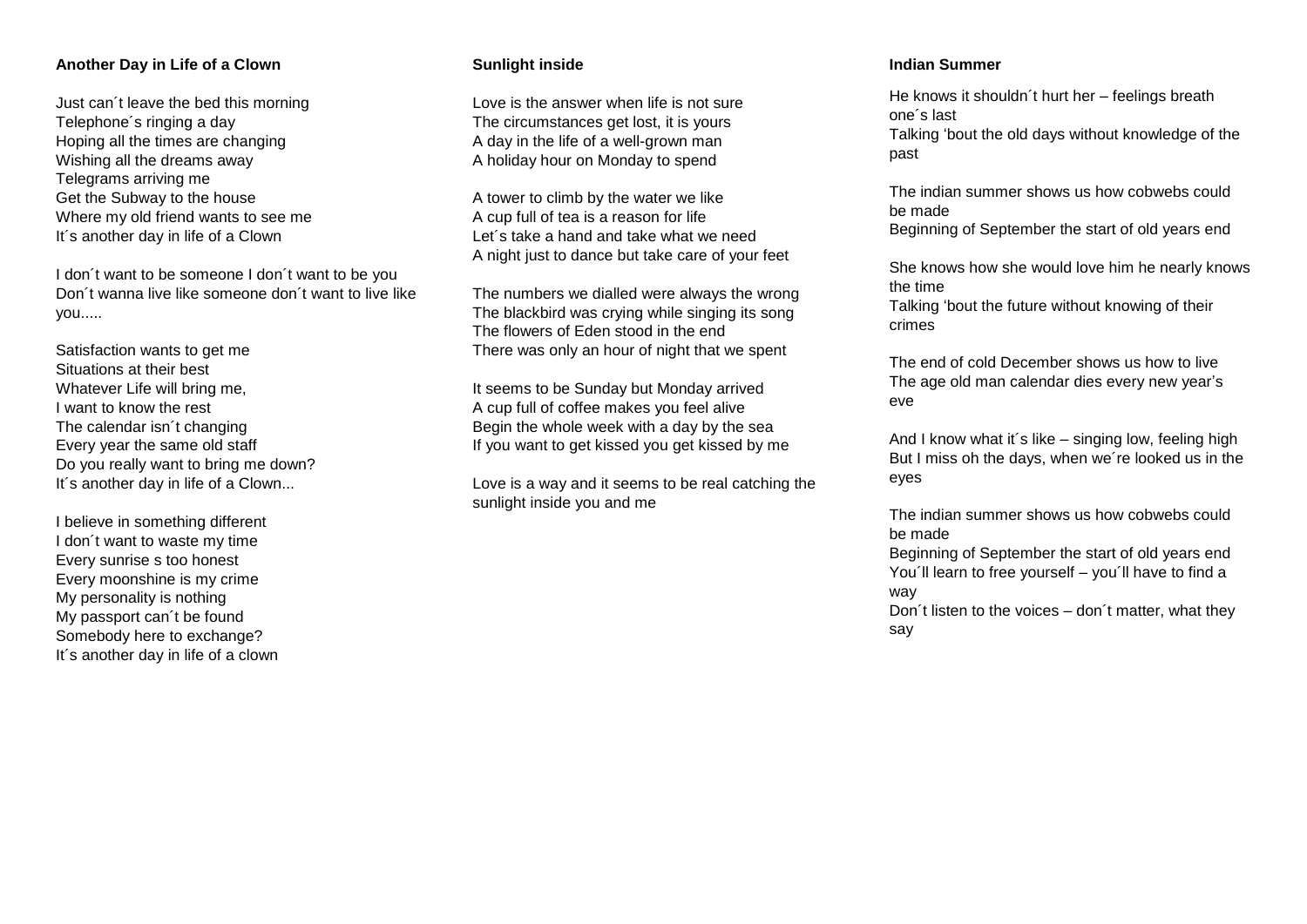### **Rules**

Leave me alone with my glass and my life Confused to be lonely to close to get by My dear, my dear

Realize nothing but strings, port and ale Air is for breathing, got nothing to sell My dear, my dear

How did you find me on roads you don´t walk I want you to tell me impossible ways To talk, to talk Teach me the wonderful lesson of Love Of living and dying and something above We know, we know

The wind took my soul – the wind took my soul The wind took my soul – your eyes broke the rules

# **Things we can´t stand**

It's hard to express myself in a way - that you understand Cause for years we have tried to work out what could help us to handle the things we can´t stand. Cause for years we have tried to work out what could help us to handle the things we can´t stand.

In our times we had reasons to argue and reasons to hold us as hard as we can Cause for years we have tried to work out what could help us to handle the things we can´t stand. Cause for years we have tried to work out what could help us to handle the things we can´t stand.

I don´t understand all our issues I don´t understand why we shared so much pain. Cause for years we have tried to work out what could help us to handle the things we can´t stand. Cause for years we have tried to work out what could help us to handle the things we can´t stand.

#### **Leave**

Actually the stories aren´t told. Eventually the autumn becomes cold The light will rise in front of us. The sky will turn to dark It will be time – it will be time.

The furniture cries dust and screaming quiet. The windows will be miss the graceful light The tears will flow out of our eyes. The roads alone and dark It will be time – it will be time.

Say goodbye to the old and hello to the new Leave, leave, leave

The unselfish and the good ones play their games. The picture´s telling tales in broken Frames. Father is remembering, what mother will forget.

It will be time – it will be time.

Say goodbye to the old and hello to the new Leave, leave, leave Leave, leave, leave

I'll be gone, about to go my way. You realize, that you´re about to stay.

A letter and a phone call and a few words left to say. There will be time – there will be time.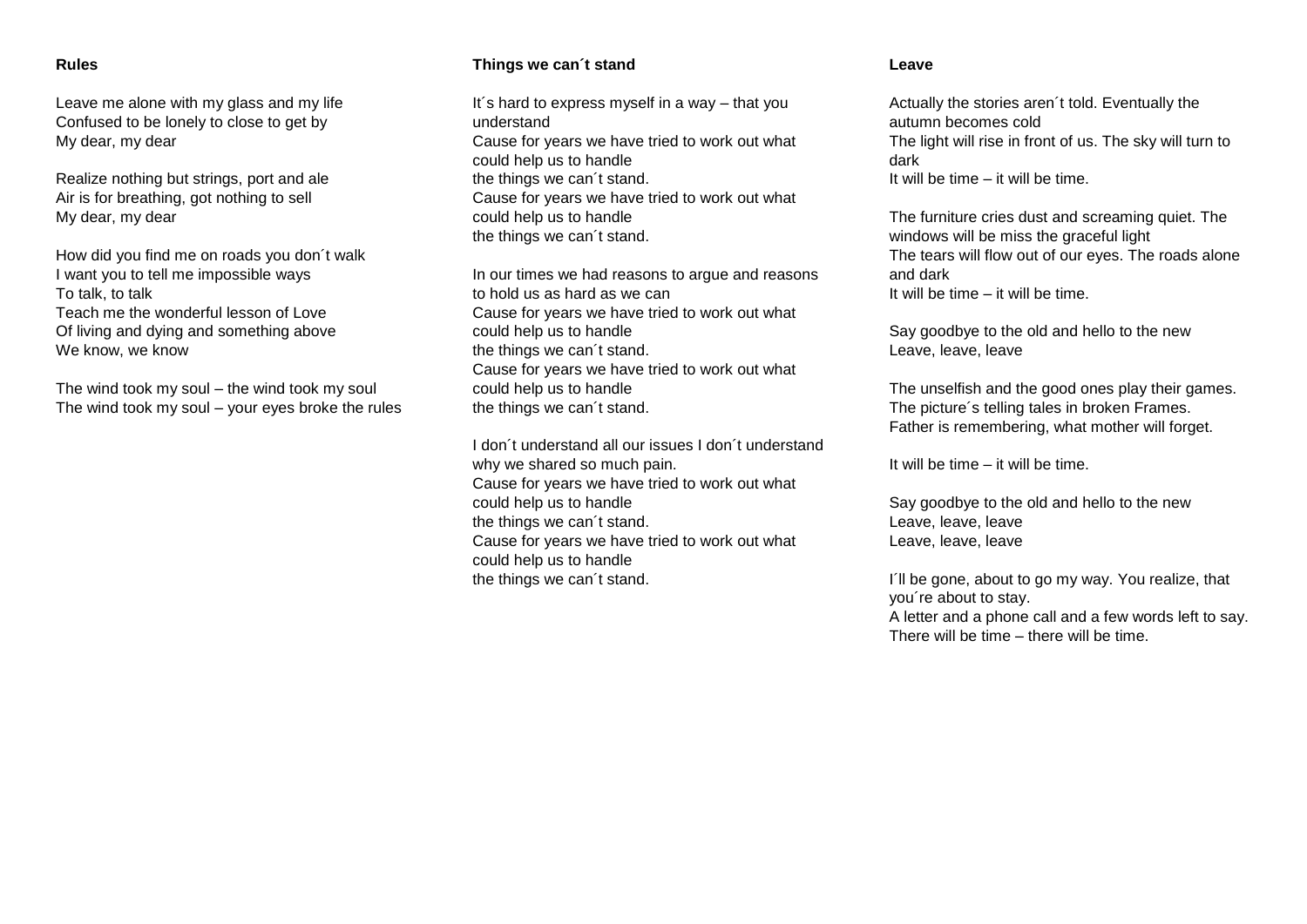### **100 Pretty Girls**

There are hundred pretty girls And each one of them knows best Serving coffee in Cologne Drinking wine and know to dress They all thought, that the time they spent The best days of their lives No one of them may recognize That one day time will fly

Isn´t it a pity, that the world will change them all Just a few of them keep knowing, how to use a phone to call

Isn´t it a pity, that the world will change them all Just a few of them keep knowing, how to use a phone to call

Don't think about your future Keep your courage and be brave I promise the time will come And soon you will be save Enjoy your visual nature And the freedom of your life Cause one day you will realize The time, my dear, will fly

#### **Tomorrows News**

Always said to me, you wanted to be free Always such a joke, trapped today in hope Sunshine far away, the news of yesterday Always such a joke, trapped today in dope

How does it feel to be alone? I don´t want to say hello! The endless sky is easy don´t you know? The ashtray full of cigarettes, Hello!

And if you want to say, this little life is far away Call the house at twenty-four - tomorrows news will tell us more

Always running miles, for someone's stupid smiles Where we are my friend, is this, they call the end? Let me be the one, the fucking show goes on Sunshine far away, the news of yesterday

How does it feel, to leave the train, The Dust is washed away here by the rain, The endless Sky is easy, don´t you know The ashtray full of cigarettes, Hello

#### **Natural Part of the Landscape**

Fears that will scare you Thoughts win the fights Facts will stampede you You're alone while you eavesdrop your cryin'

Love will not help you Truth brings a lie The sun will remind you You´re not able to breathe in the night

The panic will float all your reason away You begin to accept you´re a weirdo today You pretend you´re not mad it´s a trivial blend It's a natural part of the landscape my friend

Lips that will love you Eyes gentle peeks Arms that embrace you Recalls you that you´re way to weak

Dust in the doorway Trash in the sink Dirt all around you You´re the witness of the life that begins